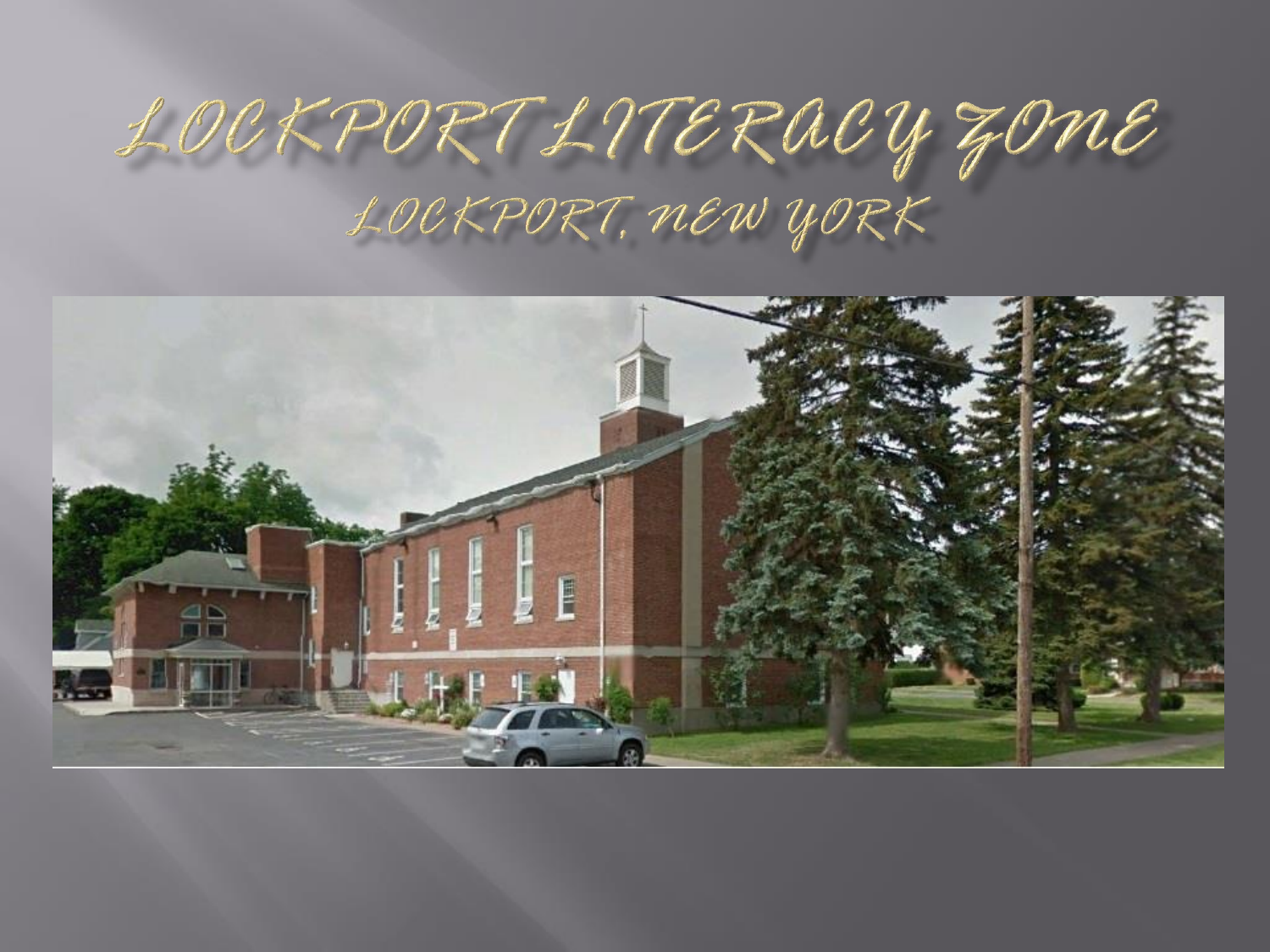# Lockport Literacy Your



## **Hours of Operation**

Monday – 8:00am – 4:30pm Tuesday – 8:00am – 7:00pm Wednesday – 8:00am – 4:30pm Thursday – 8:00am – 7:00pm Friday – 8:00am – 4:30pm

**Contact Information** 140 Genesee Street Lockport, New York 14094 Office Phone: (716)433-2205 Office Fax: (716)433-5085 Classroom Phone: (716)201-1033 [www.onboces.org](http://www.onboces.org/)

#### **Services Provided**

- Educational Remediation
- □ Computer Literacy
- □ Career Preparation
- □ College Preparation
- D **Job** Placement
- Linkages to Outside Agencies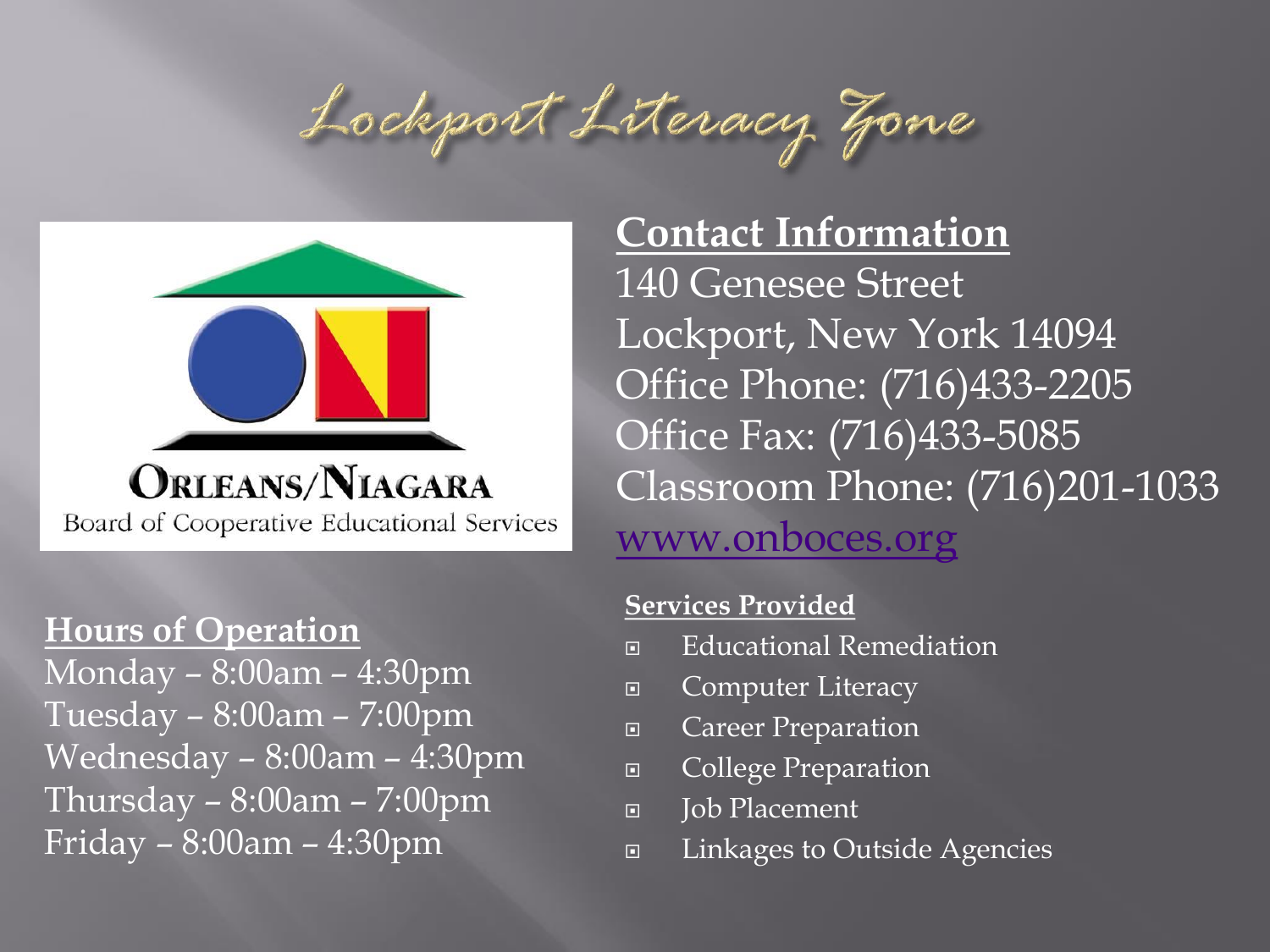Lockport Literacy Your

Remediation •**Morning, Afternoon, and Evening Classes** •**3 Full-Time Remedial Classrooms** •**Daily ESOL Classes**





### **Technology**

- 15 Station Computer Lab
- Mobile Laptop Lab
- Computers and Internet Access In Every Classroom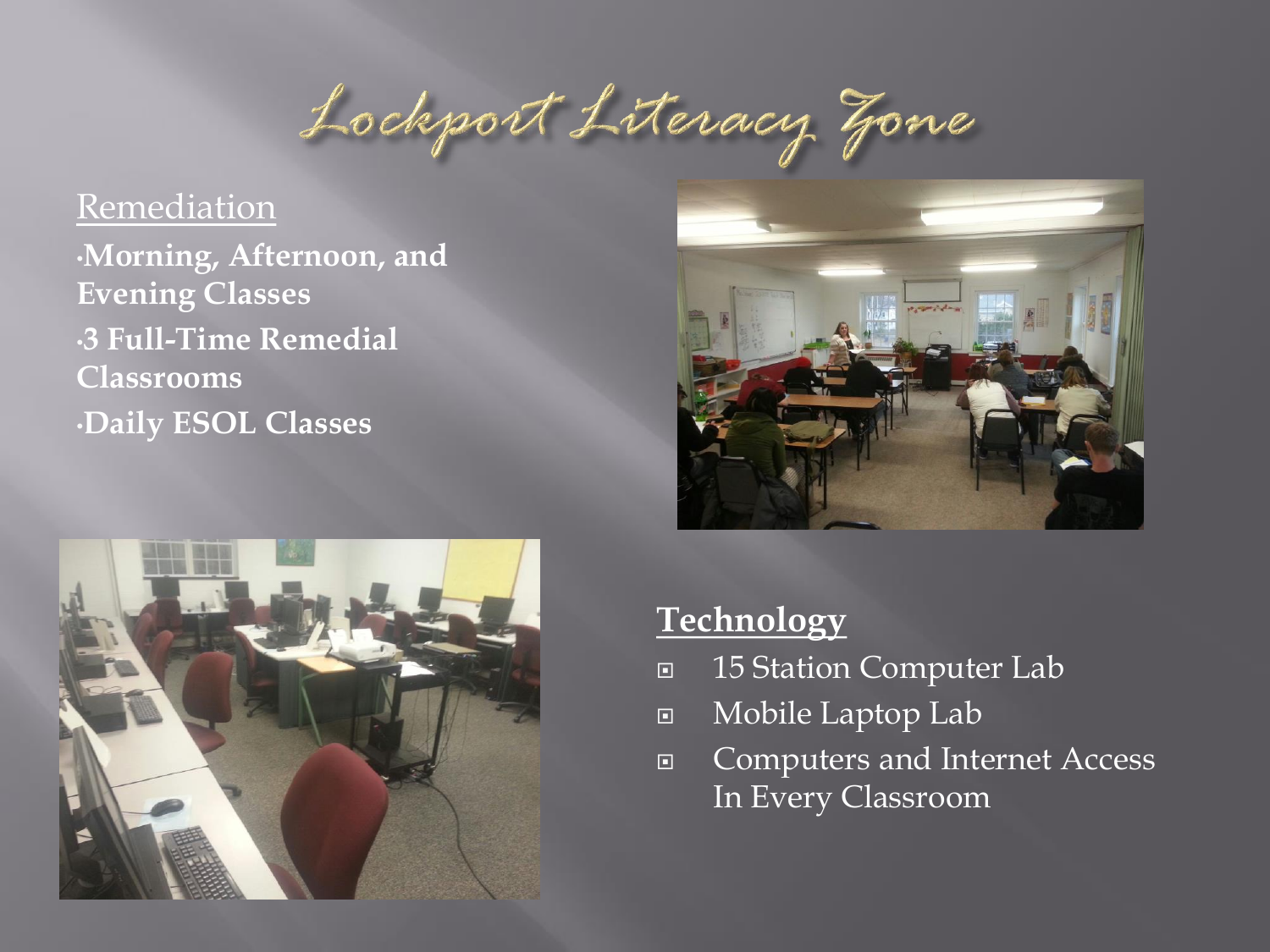Lockport Literacy Tone

| Adecco                                                           | <b>First Step Crisis Center - NorthPoint</b>                           | <b>Lockport One-Stop Center</b>                                                                       | <b>Niagara County Sheriff's Dept.</b>                                |
|------------------------------------------------------------------|------------------------------------------------------------------------|-------------------------------------------------------------------------------------------------------|----------------------------------------------------------------------|
|                                                                  | <b>Council Inc.</b>                                                    | <b>Lockport Police Dept.</b>                                                                          | <b>Niagara County Youth Bureau</b>                                   |
| <b>American Red Cross</b>                                        | <b>Girl Scouts of Niagara County</b>                                   | <b>Lockport Public Library - NYS</b><br><b>Talking Book Library Service</b>                           | Niagara's WorkSourceOne                                              |
| <b>American Red Cross</b>                                        | <b>Goodwill Industries</b>                                             |                                                                                                       |                                                                      |
| <b>Aurora House</b>                                              | <b>Greater Lockport YMCA</b>                                           | <b>Lockport Salvation Army</b>                                                                        | <b>NorthPoint Council Inc.</b>                                       |
| <b>Beacon Center</b>                                             | <b>HANCI</b>                                                           | <b>Lockport Site Community Health</b><br><b>Center</b>                                                | <b>Opportunities Unlimited of Niagara</b>                            |
| <b>Big Brothers Big Sisters of Niagara</b><br><b>County Inc.</b> | <b>Horizon Health Services</b>                                         | <b>Lockport Youth and Recreation</b><br><b>Program</b>                                                | <b>Residential Rehab</b>                                             |
| <b>Cancer Services Program of</b>                                |                                                                        | <b>Madonna House-Fellowship House</b>                                                                 | <b>RSVP Program</b>                                                  |
| <b>Niagara County</b>                                            | <b>Horizon Village</b>                                                 | <b>Neighborhood Legal Services, Inc.</b>                                                              | <b>SCSEP - Senior Community Service</b><br><b>Employment Program</b> |
| <b>Care-Net</b>                                                  | <b>Independent Living of Niagara County</b>                            | <b>Niagara Community Action Program</b>                                                               |                                                                      |
| <b>Carolyn's House</b>                                           | <b>Kids Breaking Free Foundation, Inc.</b>                             | - NiaCAP                                                                                              | Senate 62 <sup>nd</sup> District                                     |
| <b>CASAC The Resource Training</b><br><b>Center</b>              | <b>Learning Disabilities Association of</b><br><b>Western New York</b> | <b>Niagara County Center for Economic</b><br><b>Development</b>                                       | <b>Somerset House Alcohol Halfway House</b>                          |
| <b>Christ Communtiy Church</b>                                   | <b>Lewiston Kiwanis</b>                                                | <b>Niagara County Community College</b>                                                               | <b>St. John The Baptist Outreach Center</b>                          |
| <b>City of Lockport Police</b><br><b>Department</b>              | Literacy NY of Buffalo-Niagara Inc.                                    | <b>Niagara County Department of</b><br><b>Health - Healthy Neighborhoods</b>                          | <b>The Dale Association</b>                                          |
| <b>Community Missions of Niagara</b>                             | <b>Lockport Cares</b>                                                  | Program                                                                                               |                                                                      |
| Frontier, Inc.                                                   |                                                                        | <b>Niagara County Department of Social</b><br><b>Services</b><br><b>Niagara County Employment and</b> | <b>The Kenan Center</b>                                              |
| <b>Cornell Cooperative Extension</b>                             | <b>Lockport City - Housing Authority</b>                               |                                                                                                       |                                                                      |
| <b>Department of Youth and</b><br><b>Recreation Services</b>     | <b>Lockport City School District</b>                                   | <b>Training</b>                                                                                       | <b>Town of Lockport Economic Development</b>                         |
|                                                                  | <b>Lockport City Treatment Court</b>                                   | <b>Niagara County Headstart Program</b>                                                               | <b>United Way of Greater Niagara</b>                                 |
| <b>Dept. of Motor Vehicles</b>                                   |                                                                        | <b>Niagara County History Center</b>                                                                  | <b>Veterans Service Agency</b>                                       |
| <b>Erie Community College</b>                                    | <b>Lockport Community Television LCTV</b>                              | <b>Niagara County Mental Health</b>                                                                   | <b>WIC-Catholic Charities</b>                                        |
| <b>Family and Children's Services of</b>                         | <b>Lockport Fire Dept.</b>                                             | <b>Niagara County Office of the Aging</b>                                                             | <b>Workforce Investment Board</b>                                    |
| Niagara Inc.<br><b>Fellowship House</b>                          | <b>Lockport Mayor's Office</b>                                         | <b>Niagara County Probation Dept. Re-</b><br><b>Entry Program &amp; Task Force</b>                    | <b>YWCA</b> of Niagara                                               |